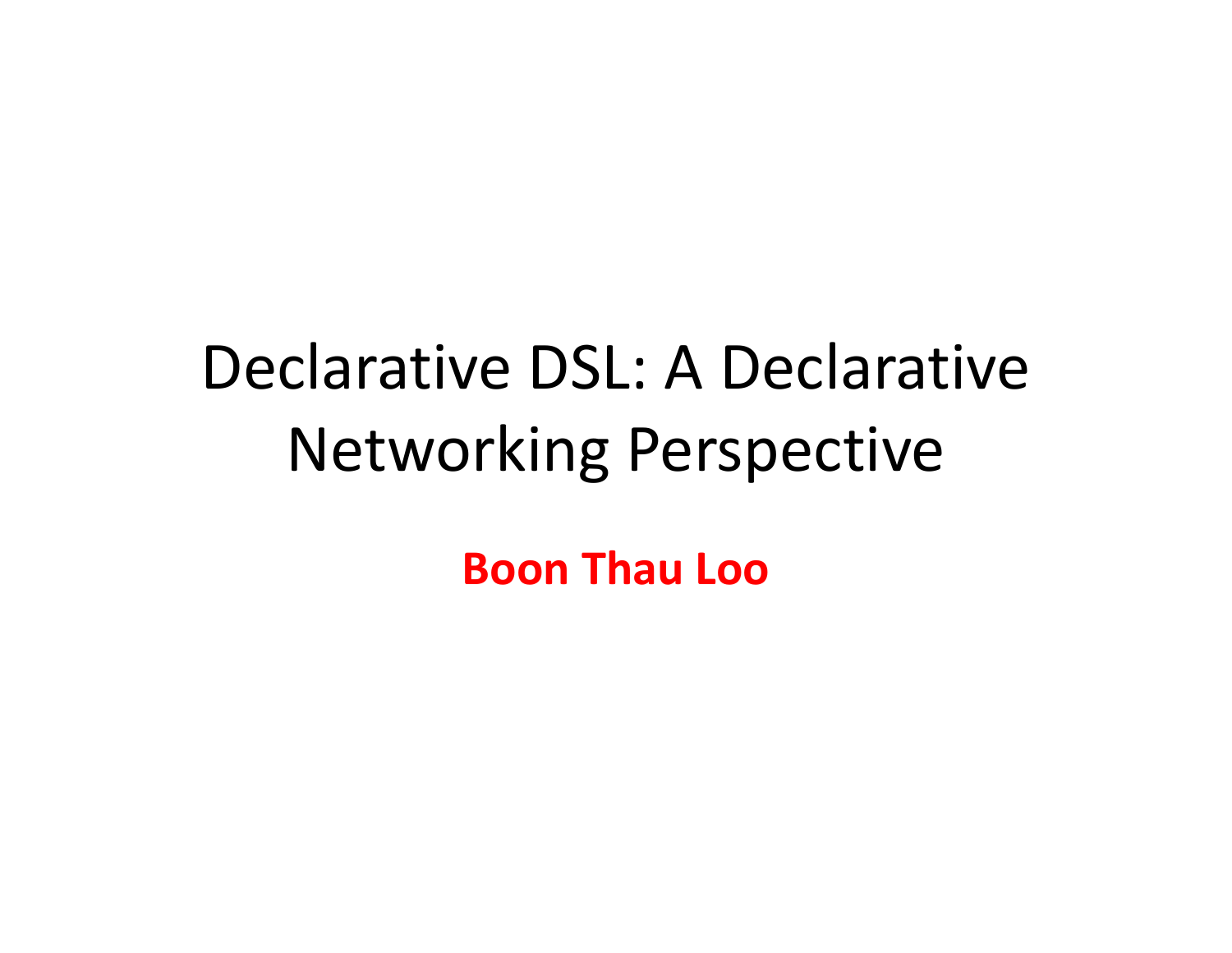#### Introduction

- Declarative framework for specifying and implementing network protocols
- Utilizes a distributed recursive query language (Network Datalog)
- Use cases to date:
	- Routing protocols, distributed hash tables, sensor networks protocols, replication, resilient overlay network, indirection (i3), mobile networks, ….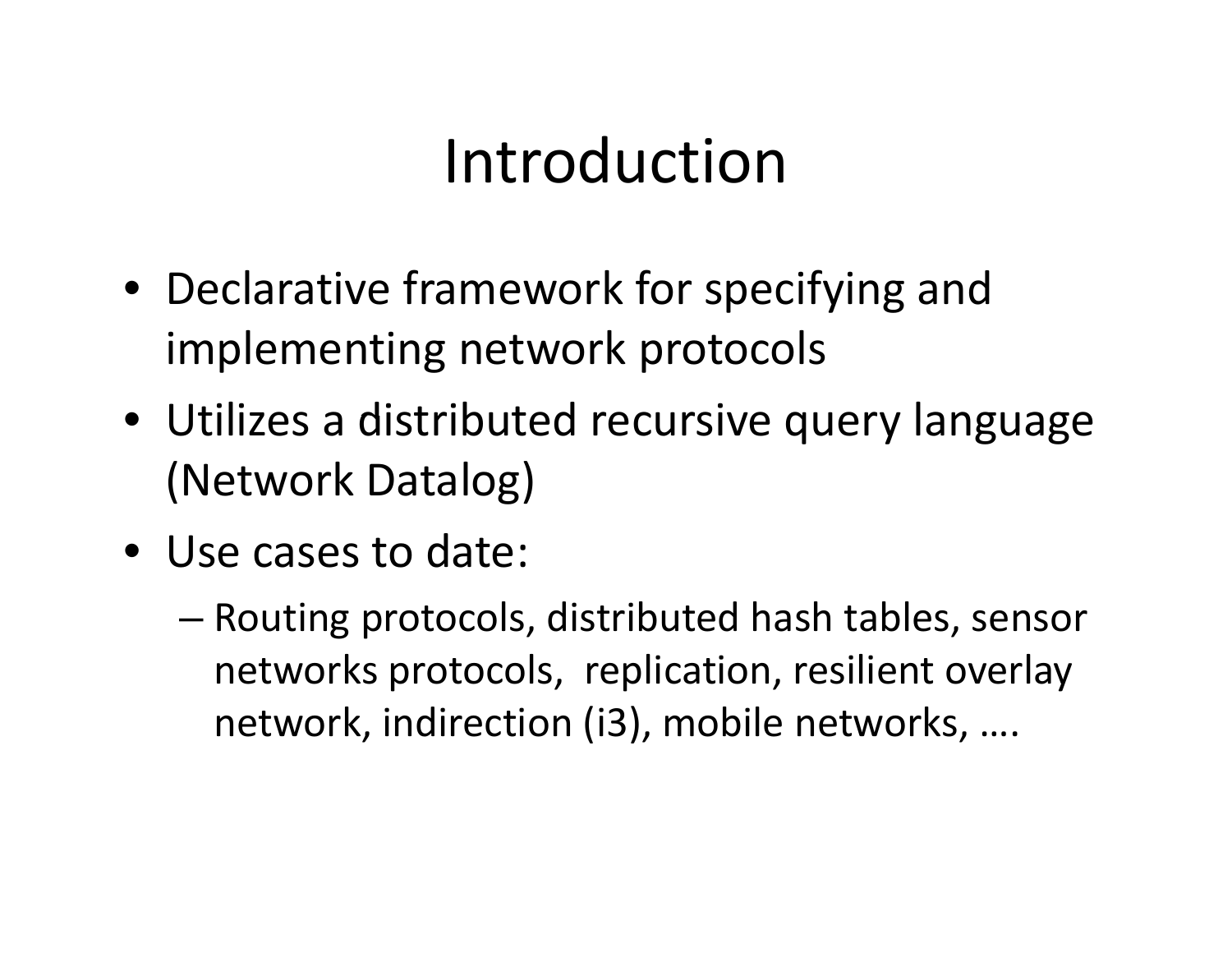## Main Selling Points

- Ease of Programming
	- Compact specifications, orders of magnitude reduction in code sizes
	- Routing protocols (few lines of code), Chord DHT in 47 lines
	- Many routing protocols are minor variants of one another
	- Group of trial users outside of core research group
- $\bullet$  Protocol analysis:
	- $-$  Protocol convergence = query safety
	- Other efforts: Meta‐Routing [SIGCOMM '05], Mace [NSDI 07]
- •**Optimizations** 
	- Magic sets rewrite: Wired to wireless protocol, hybrid protocols
	- Multi‐query optimizations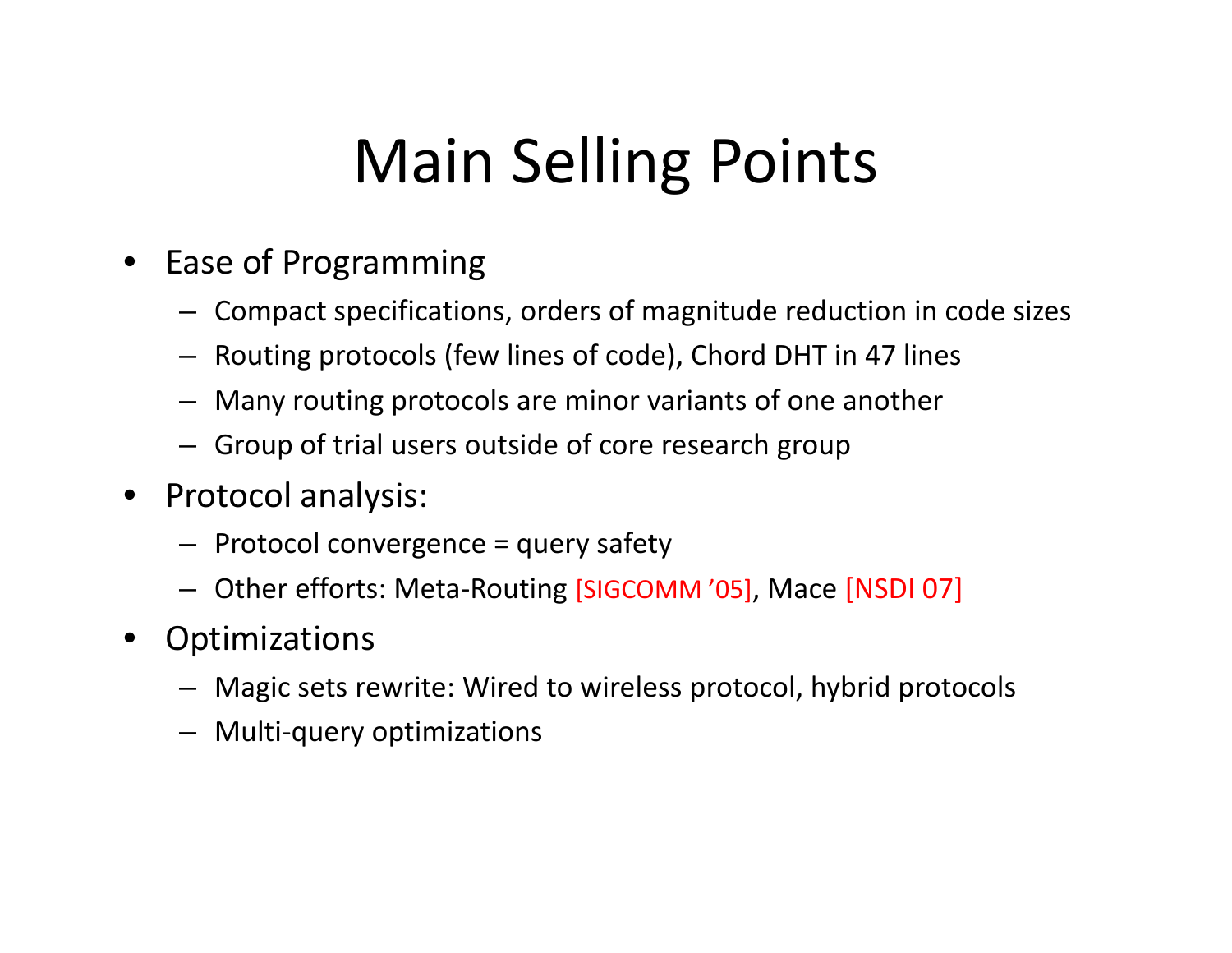### Shortcomings

- Ease of programming:
	- Learning curve for network programmers
		- Event‐condition‐action vs Database views
	- Network churn handling and optimized link‐state protocol
	- User-defined functions (path computation, Chord identifiers, etc?)
- •Protocol analysis work on declarative protocols is preliminary
- $\bullet$  Limited optimizations to‐date:
	- Magic sets <sup>+</sup> predicate reordering for reachability queries
	- Multi‐query optimizations
	- Need to generalize beyond simple examples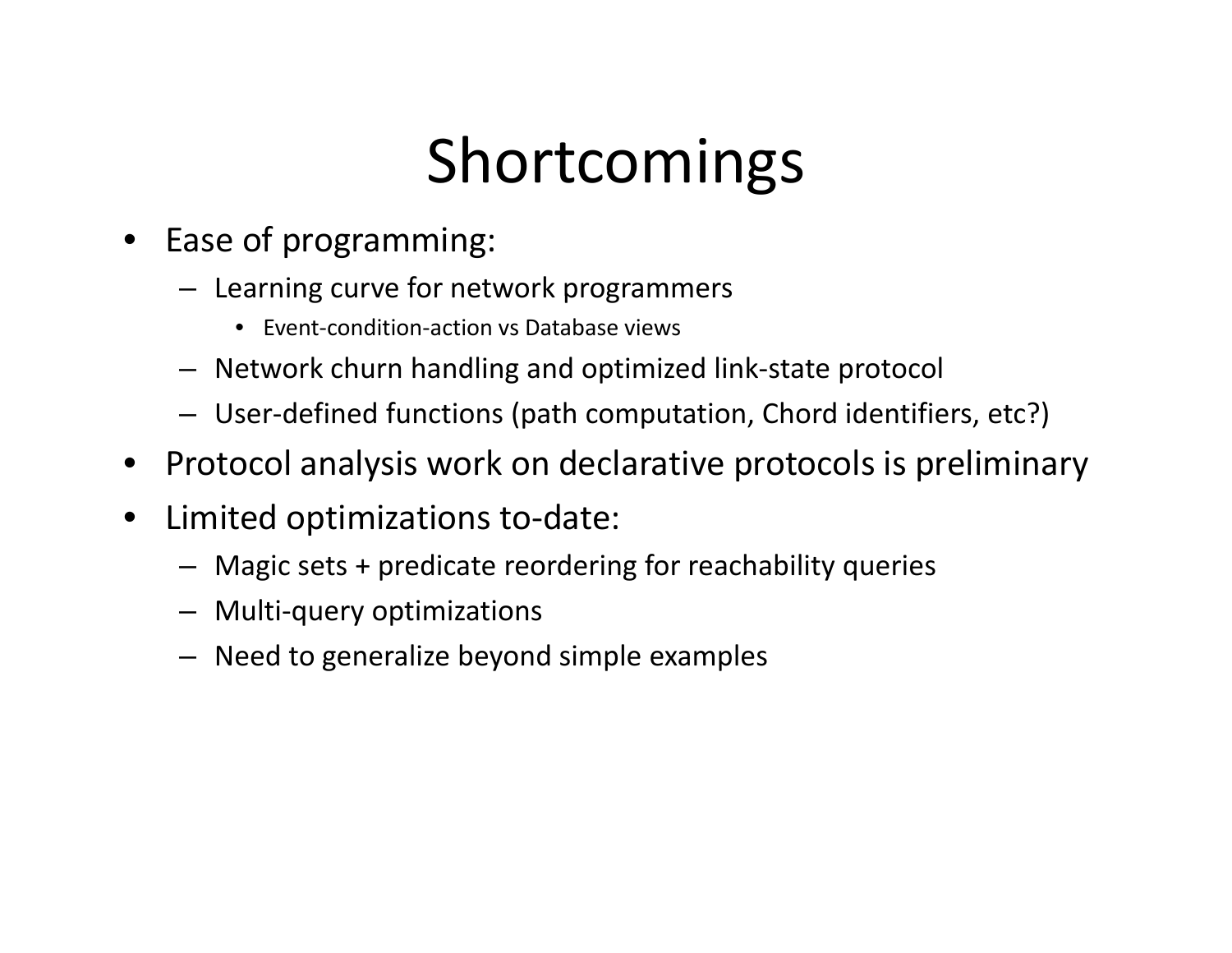# Ongoing Efforts

- • Overlay network selection and composition
	- Users supply high-level declarative requirements
	- System composes new networks from component networks
- • Declarative trust management <sup>+</sup> networks
	- Unify logic‐based access control languages and declarative networks
- • Declarative MANET protocols:
	- WNaN (Wireless Network After Next) DARPA program
	- Proliferation of wireless protocols (DSR, AODV, LS, HSLS, OLSR, DTN, APLS), yet no one‐size‐fits‐all
	- Policy‐driven protocol switching (e.g. reactive/proactive/epidemic)